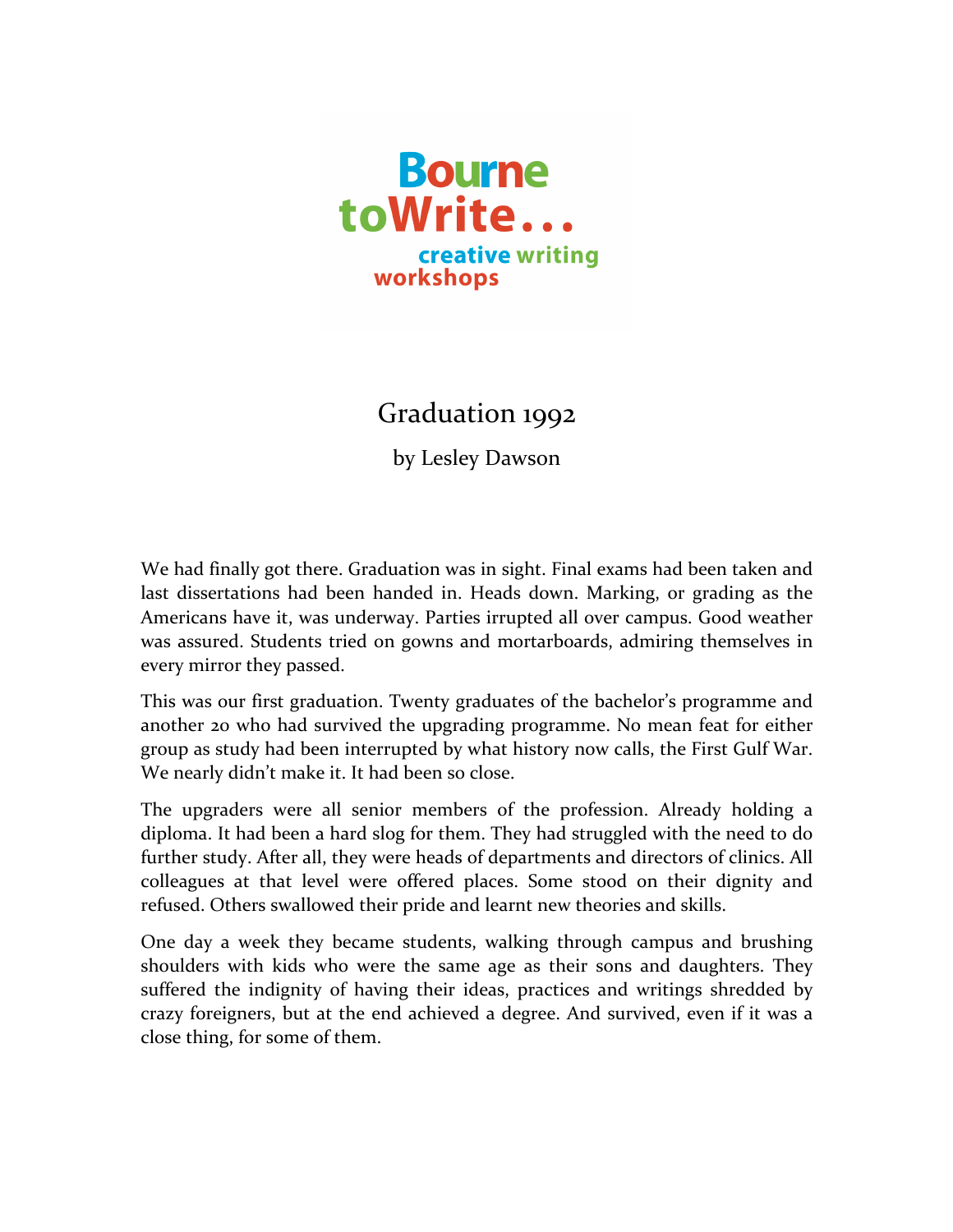I had decided that I was not going to wear the BU academic uniform this time. After all these were the first degree-level physios in Palestine. Surely that warranted something special. Home in the UK for Christmas, I had been informed that the most prestigious shop at which to buy academic dress was Eade and Ravenscroft on High Holborn. I duly walked in and asked about a gown for a master's degree from Bradford University.

The assistant who came to my aid was not too impressed with such a red brick higher education establishment, being just up the road from King's College and was even less impressed when, after being shown the appropriate gown I asked, "Do you have a light-weight version, please?"

He pulled his stomach in tighter and sniffed snootily, "Madam, all our gowns are light weight enough for an English summer."

"I am sure you are correct but are they light weight enough for a Palestinian summer?" and explained to him the kind of temperatures to be endured there, even at six o'clock in the evening.

The final straw came when I asked for a mortarboard. I thought he was going to have a heart attack.

"Madam, only the platform party wears head gear at graduation ceremonies."

I hammered the final nail in my coffin when I replied, "this is an American university, and all graduates and faculty members wear either mortarboards or other head gear on official occasions."

He shivered theatrically as he charged me an astronomically high fee, seeming to regret that he had been a party to such a sub-standard transaction. Breathing a sigh of relief, he opened the door. I left swiftly and gladly.

I smiled to myself as I exited the shop with my lightweight gown, hood and mortar board and set off to show myself off in my finery to the rest of the family. This smile became smaller as I realized I would not have room or weight available to take these glorious garments in my luggage. The smile almost completely disappeared when in Jerusalem I had to pay clothing tax on the items, despite arguing with Israeli customs that they were academic dress and not clothes.

My new gown and hood were much admired but were not among the most colourful outfits on show. The prize went to a nursing colleague who had done her PhD at a university in Texas whose gown and mortarboard were scarlet with a gold-coloured hood.